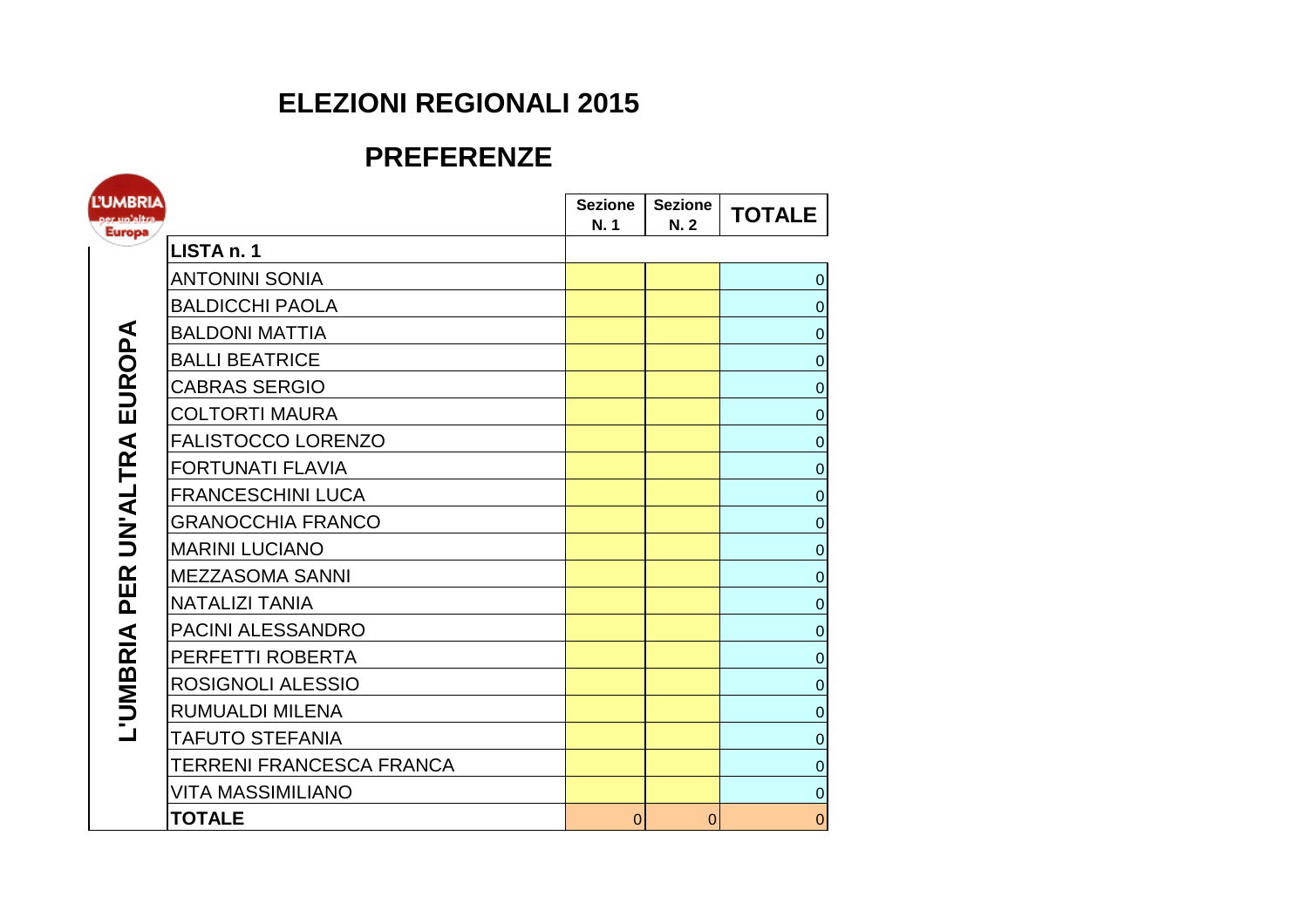| rtito Democratic |
|------------------|
|                  |

| D<br><b>Borrocratic</b> |                                 | <b>Sezione</b><br>N. 1 | <b>Sezione</b><br>N.2 | <b>TOTALE</b>           |
|-------------------------|---------------------------------|------------------------|-----------------------|-------------------------|
|                         | LISTA n. 2                      |                        |                       |                         |
|                         | LEONELLI GIACOMO LEONELLO       |                        | 2                     | $\mathbf{3}$            |
|                         | <b>ANTONINI NICOLETTA</b>       |                        |                       | $\mathbf{1}$            |
|                         | <b>BARBERINI LUCA</b>           |                        |                       | $\pmb{0}$               |
|                         | <b>BRAVI MARIO</b>              |                        |                       | $\pmb{0}$               |
|                         | <b>BREGA EROS</b>               | 24                     |                       | 24                      |
| DEMOCRATICO             | <b>CASCIARI CARLA</b>           |                        | $6\phantom{1}6$       | $\,6$                   |
|                         | <b>CECCHINI FERNANDA</b>        |                        |                       | $\boldsymbol{0}$        |
|                         | <b>CHIACCHIERONI GIANFRANCO</b> | $6\phantom{1}6$        | 1                     | $\overline{7}$          |
|                         | <b>DORILLO ALESSIA</b>          |                        | 1                     | $\mathbf{1}$            |
|                         | <b>FURIANI RAMONA</b>           |                        |                       | $\pmb{0}$               |
|                         | <b>GALANELLO FAUSTO</b>         | 24                     | 46                    | 70                      |
|                         | <b>GUASTICCHI MARCO VINICIO</b> |                        |                       | $\pmb{0}$               |
| PARTITO                 | <b>MARCHESI SIMONA</b>          |                        |                       | $\mathbf 0$             |
|                         | <b>MARIOTTI MANLIO</b>          |                        |                       | $\boldsymbol{0}$        |
|                         | <b>OLIVIERI FRANCESCA</b>       | 9                      | 12                    | 21                      |
|                         | <b>PAPARELLI FABIO</b>          |                        | $\overline{2}$        | $\mathbf{3}$            |
|                         | PORZI DONATELLA                 | 24                     | 4                     | 28                      |
|                         | <b>SMACCHI ANDREA</b>           |                        |                       | $\boldsymbol{0}$        |
|                         | <b>SOLINAS ATTILIO</b>          |                        | 4                     | $\overline{\mathbf{4}}$ |
|                         | <b>ZAMPOLINI RITA</b>           |                        | $\overline{2}$        | $\overline{c}$          |
|                         | <b>TOTALE</b>                   | 90                     | 80                    | 170                     |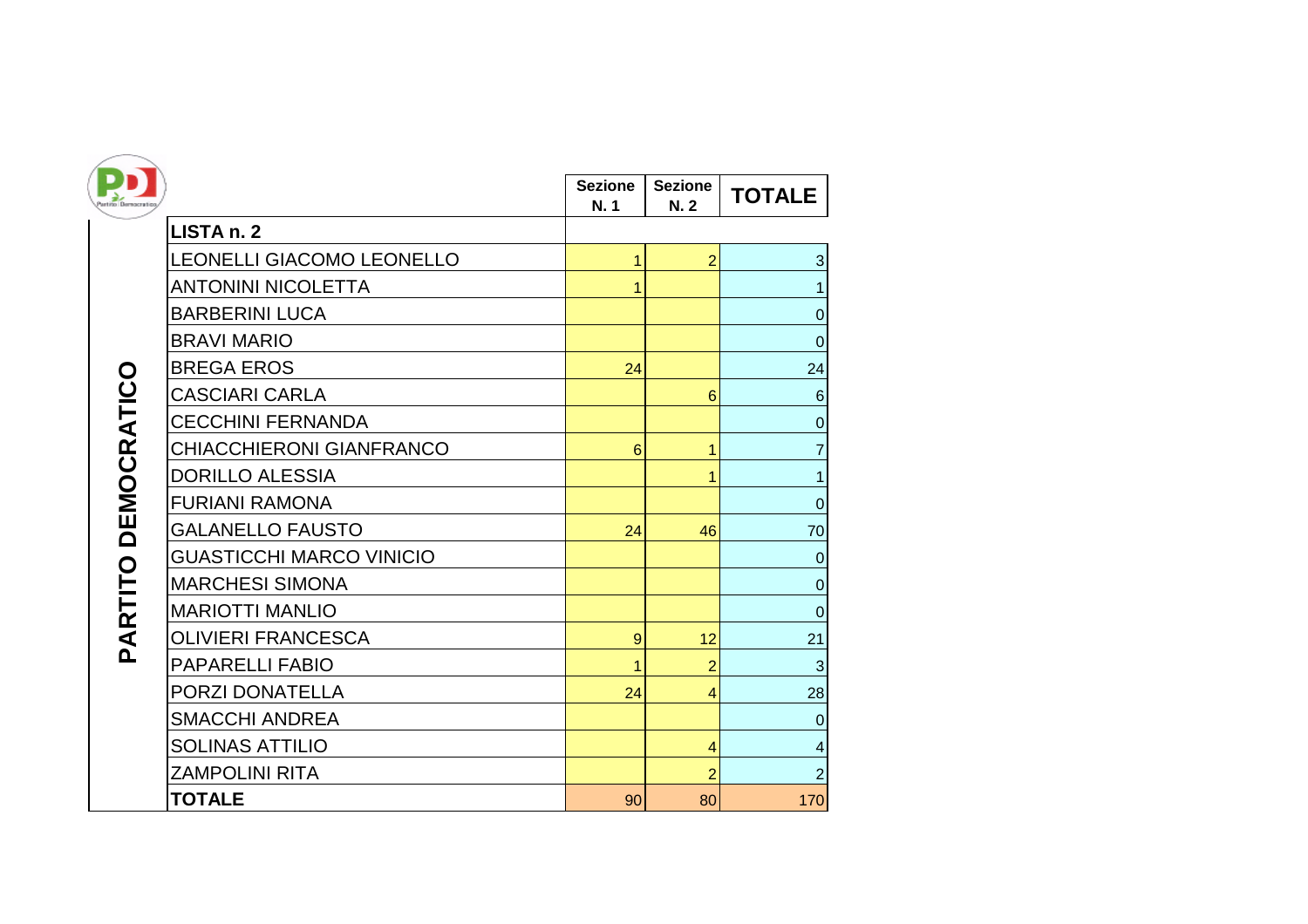| <b>IGHTA</b> |
|--------------|
| X.           |

| inistra<br>colosi<br>(PEATA) |                                    | <b>Sezione</b><br>N. 1 | <b>Sezione</b><br>N. 2 | <b>TOTALE</b>    |
|------------------------------|------------------------------------|------------------------|------------------------|------------------|
|                              | LISTA n. 3                         |                        |                        |                  |
|                              | <b>ANTONINI MARINA</b>             |                        |                        | $\pmb{0}$        |
|                              | <b>ARCANGELI SUSANNA</b>           |                        |                        | $\boldsymbol{0}$ |
|                              | <b>BIANCARELLI GIUSEPPE</b>        |                        |                        | $\boldsymbol{0}$ |
|                              | <b>BRASACCHIO VITTOR FRANCESCO</b> |                        |                        | $\mathbf 0$      |
|                              | <b>CARDINALI SERGIO</b>            |                        |                        | $\pmb{0}$        |
|                              | <b>COMI ALESSANDRO</b>             |                        |                        | $\pmb{0}$        |
| <b>UGUALE</b>                | <b>FABBRIZZI SIMONA</b>            |                        |                        | $\pmb{0}$        |
|                              | <b>FINI RITA</b>                   | $\overline{7}$         | 3                      | 10               |
|                              | <b>GIORGI VALENTINA</b>            |                        | 1                      | 1                |
| ここ                           | <b>GRANOCCHIA GIULIANO</b>         | $\overline{2}$         |                        | $\mathbf{3}$     |
|                              | <b>METASTASIO GIUSEPPE</b>         |                        |                        | $\pmb{0}$        |
|                              | <b>MOMMI MICHELE</b>               |                        |                        | $\pmb{0}$        |
| <b>UMBRIA</b>                | <b>PASCOLINI ESTER</b>             |                        |                        | $\pmb{0}$        |
|                              | RASTELLI TERDELINDA                |                        |                        | $\boldsymbol{0}$ |
|                              | <b>RIBECA RITA</b>                 |                        |                        | $\mathbf 0$      |
|                              | <b>RIGANELLI GIULIA</b>            |                        |                        | $\pmb{0}$        |
|                              | <b>SCARCELLA MARIALAURA</b>        |                        |                        | $\pmb{0}$        |
|                              | <b>SCHIPPA GIAN LUCA</b>           |                        |                        | $\pmb{0}$        |
|                              | <b>TROTTI MIMMA</b>                |                        |                        | $\pmb{0}$        |
|                              | <b>ZANARINI GIULIANA</b>           |                        |                        | $\boldsymbol{0}$ |
|                              | <b>TOTALE</b>                      | 9                      | 5                      | 14               |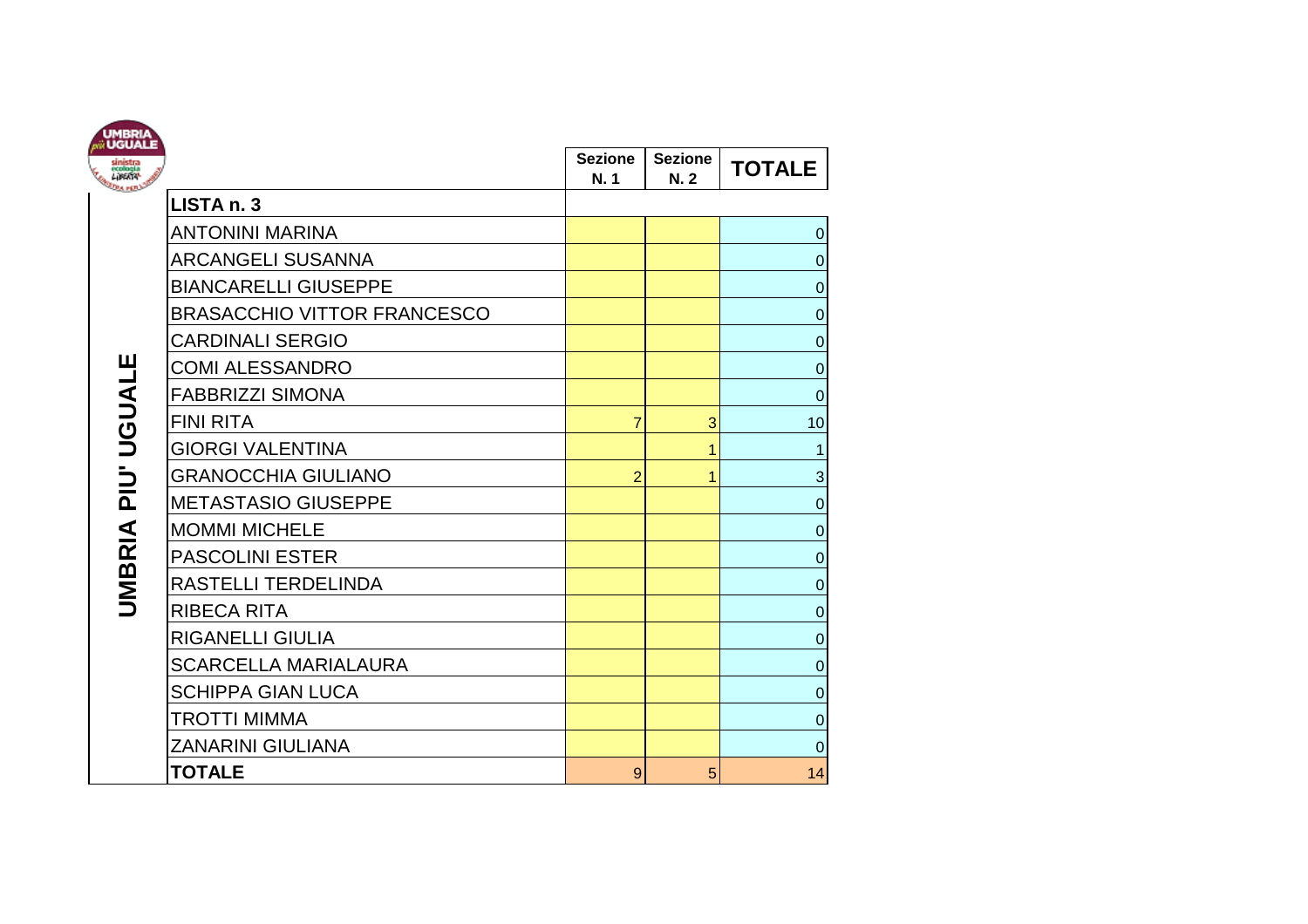| OCIALI                                          |                            |                        |                       |                |
|-------------------------------------------------|----------------------------|------------------------|-----------------------|----------------|
| <b>RIFORMISTI</b><br><b><i>Mort per L'A</i></b> |                            | <b>Sezione</b><br>N. 1 | <b>Sezione</b><br>N.2 | <b>TOTALE</b>  |
|                                                 | LISTA n. 4                 |                        |                       |                |
|                                                 | ROMETTI SILVANO            | $6\phantom{1}6$        | 8                     | 14             |
|                                                 | PAPARELLI MONICA           | 3                      | $\overline{4}$        | $\overline{7}$ |
|                                                 | <b>BUCONI MASSIMO</b>      |                        | $\overline{2}$        | $\overline{2}$ |
|                                                 | BARBABELLA FRANCO RAIMONDO | 5                      | 3                     | $\bf 8$        |
|                                                 | <b>BASTIANINI LUIGI</b>    |                        |                       | $\mathbf 0$    |
| RIFORMIST                                       | <b>BRINCHI MARINA</b>      |                        |                       | $\mathbf 0$    |
|                                                 | <b>CHIANELLA GIUSEPPE</b>  |                        |                       | $\mathbf 0$    |
|                                                 | <b>CIANI ADRIANO</b>       |                        |                       | $\mathbf 0$    |
|                                                 | <b>COSTANTINI MATTEO</b>   |                        |                       | $\mathbf 0$    |
| Ш                                               | <b>DONATI ANTONELLA</b>    |                        |                       | $\mathbf 0$    |
|                                                 | <b>FASCIANI TANIA</b>      |                        |                       | $\mathbf 0$    |
|                                                 | <b>GRISANTI CLAUDIA</b>    |                        |                       | $\mathbf 0$    |
|                                                 | <b>LUCHETTI SILVIA</b>     |                        |                       | $\mathbf 0$    |
|                                                 | <b>LUISI DILETTA</b>       |                        |                       | $\mathbf 0$    |
| SOCIALISTI                                      | <b>MASCIARRI URSULA</b>    |                        |                       | $\mathbf 0$    |
|                                                 | <b>MORETTI SILVANA</b>     |                        |                       | 1              |
|                                                 | RIVERUZZI GIULIA           |                        |                       | $\mathbf 0$    |
|                                                 | <b>ROSSI PAOLO</b>         |                        |                       | $\mathbf 0$    |
|                                                 | <b>TIBERI LUCIO</b>        |                        |                       | $\mathbf 0$    |
|                                                 | <b>ZERENGHI LUANA</b>      |                        |                       | $\mathbf 0$    |
|                                                 | <b>TOTALE</b>              | 14                     | 18                    | 32             |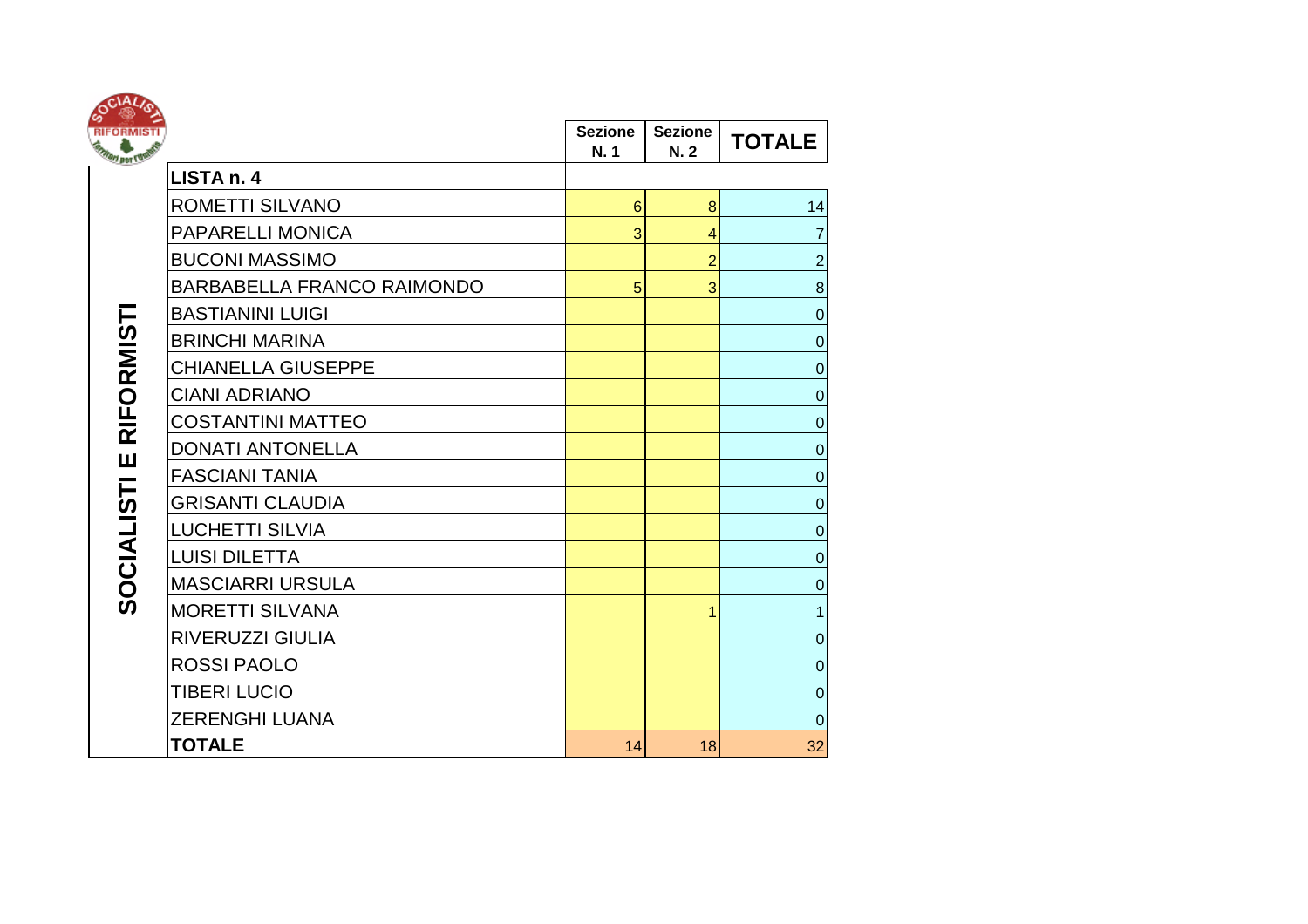| <b>OTHA PER 47</b> |                                   |                        |                       |                  |
|--------------------|-----------------------------------|------------------------|-----------------------|------------------|
|                    |                                   | <b>Sezione</b><br>N. 1 | <b>Sezione</b><br>N.2 | <b>TOTALE</b>    |
|                    | LISTA n. 5                        |                        |                       |                  |
|                    | <b>BALSANA LUCA</b>               |                        |                       | $\boldsymbol{0}$ |
|                    | <b>BENEDETTI VALENTINA</b>        |                        |                       | $\mathbf 0$      |
|                    | <b>BERLOCO MICHELE</b>            |                        |                       | $\mathbf 0$      |
|                    | <b>BIONDI IRIS</b>                |                        |                       | $\mathbf 0$      |
|                    | <b>CHIANELLI CARLO</b>            |                        |                       | $\mathbf 0$      |
|                    | <b>HANKE MAURIZIO</b>             |                        |                       | $\mathbf 0$      |
| <b>POPOLARE</b>    | <b>HROMIS MARKO</b>               |                        |                       | $\mathbf 0$      |
|                    | <b>MARIONI RICCARDO</b>           |                        |                       | $\mathbf 0$      |
|                    | <b>MASCIO GIUSEPPE</b>            |                        |                       | $\mathbf 0$      |
|                    | <b>MASTROPIERI MARIA CONCETTA</b> |                        |                       | $\mathbf 0$      |
| Ш                  | <b>MOLLO GAETANO</b>              |                        |                       | 0                |
|                    | <b>MORETTI NADIA</b>              |                        |                       | $\mathbf 0$      |
|                    | <b>PARTENZI GIUSEPPINA</b>        |                        |                       | $\mathbf 0$      |
| CIVICA             | PICCIONI FEDERICA                 |                        |                       | $\mathbf 0$      |
|                    | POSATI RICCARDO                   | 2                      |                       | $\overline{2}$   |
|                    | ROSCINI MASSIMO                   |                        |                       | 1                |
|                    | <b>SAPIA FRANCESCO</b>            |                        |                       | 0                |
|                    | <b>SENSINI ALBA</b>               |                        |                       | $\mathbf 0$      |
|                    | <b>VALENTINI ALESSANDRA</b>       |                        |                       | $\mathbf 0$      |
|                    | <b>ZUCCARI GIULIANO</b>           |                        |                       | $\boldsymbol{0}$ |
|                    | <b>TOTALE</b>                     | $\overline{2}$         |                       | 3                |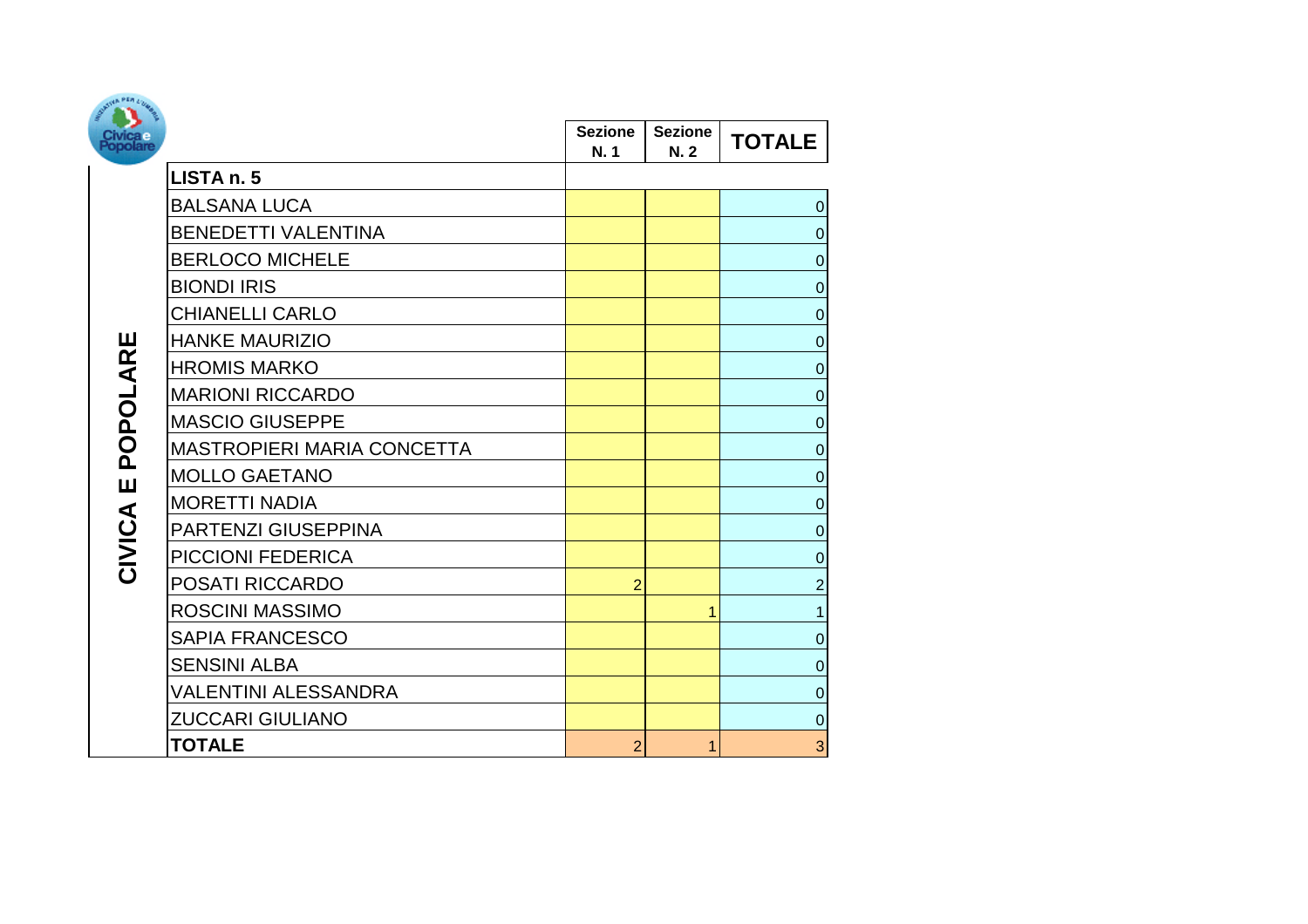|           |                                   | <b>Sezione</b><br>N.1 | <b>Sezione</b><br>N.2 | <b>TOTALE</b>    |
|-----------|-----------------------------------|-----------------------|-----------------------|------------------|
|           | LISTA <sub>n.6</sub>              |                       |                       |                  |
|           | <b>BONOMI PIERGIORGIO</b>         |                       |                       | $\mathbf{1}$     |
|           | RIBECCO ANTONIO LEONARDO          |                       |                       | $\pmb{0}$        |
|           | <b>STENTELLA MARTA</b>            |                       |                       | $\pmb{0}$        |
|           | <b>ANDREANI FRANCESCO SAVERIO</b> |                       |                       | $\pmb{0}$        |
|           | <b>FILANGERI SERENELLA</b>        |                       |                       | $\boldsymbol{0}$ |
|           | PASCALE GIOVANNI PIO              |                       |                       | $\boldsymbol{0}$ |
|           | <b>MARCIA VALERIA</b>             |                       |                       | $\mathbf 0$      |
|           | <b>STORTINI SIMONE</b>            |                       |                       | $\boldsymbol{0}$ |
|           | L'OCCASO DIANA                    |                       |                       | $\boldsymbol{0}$ |
| SOVRANITA | <b>MAZZOLAI MARCO</b>             |                       |                       | $\boldsymbol{0}$ |
|           | <b>CIOCCI ILARIA</b>              |                       |                       | $\boldsymbol{0}$ |
|           | PRESCIUTTINI JOHNNY               |                       |                       | $\boldsymbol{0}$ |
|           | <b>MOCCI MICHAEL</b>              |                       |                       | $\pmb{0}$        |
|           | DAL CERO GIOVANNA                 |                       |                       | $\pmb{0}$        |
|           | <b>SCIANCA ADRIANO</b>            |                       |                       | $\boldsymbol{0}$ |
|           | <b>GIORGETTI ARIANNA</b>          |                       |                       | $\boldsymbol{0}$ |
|           | PERISSE LUCA                      |                       |                       | $\pmb{0}$        |
|           | DI STEFANO DAVIDE                 |                       |                       | $\pmb{0}$        |
|           | <b>GUIDARELLI SIMONA</b>          |                       |                       | $\boldsymbol{0}$ |
|           | <b>DIOTALLEVI NATASCIA</b>        |                       |                       | $\boldsymbol{0}$ |
|           | <b>TOTALE</b>                     |                       | $\Omega$              | 1                |

**DOM:**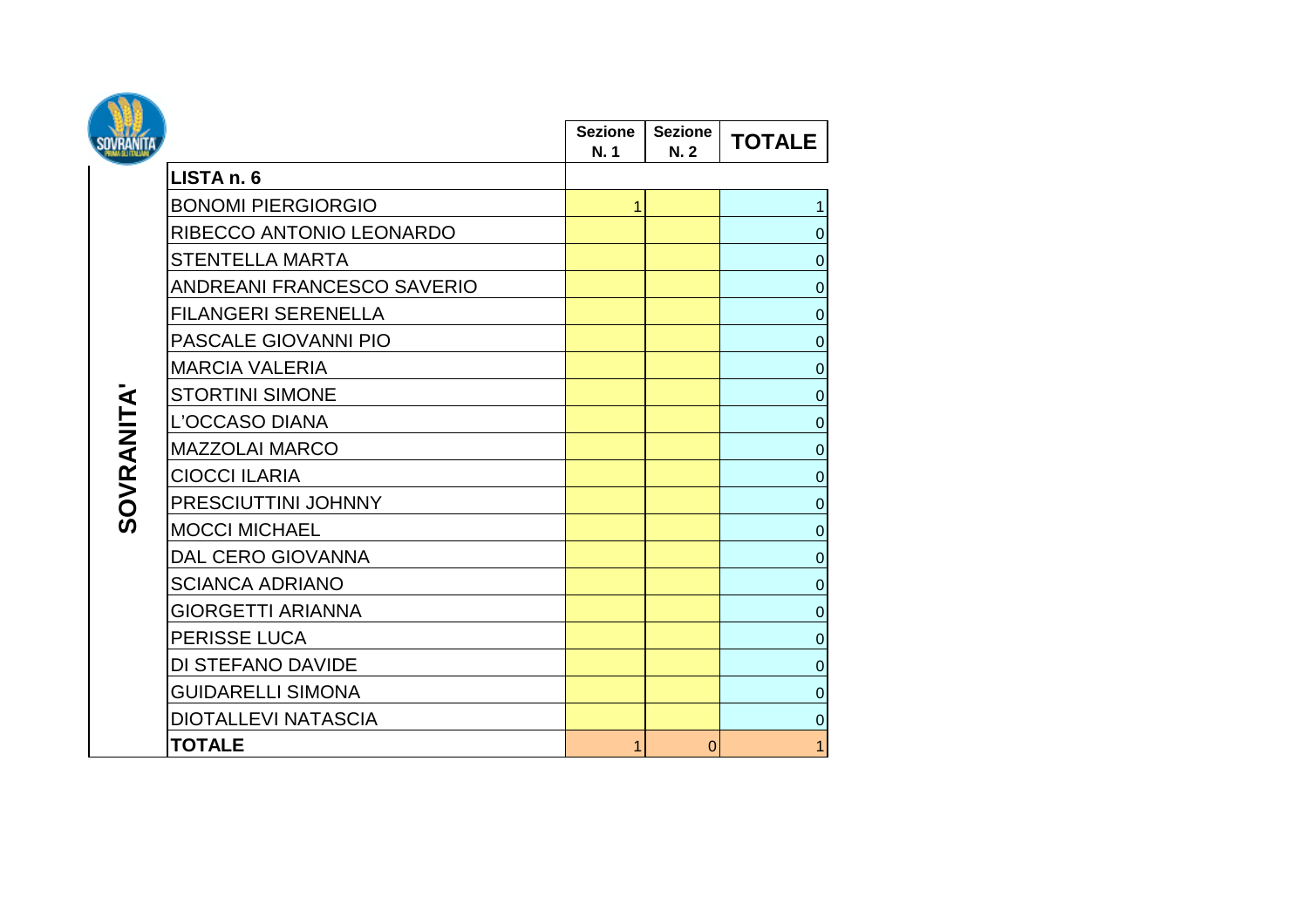|                |                                | <b>Sezione</b><br>N. 1 | <b>Sezione</b><br>N.2 | <b>TOTALE</b>    |
|----------------|--------------------------------|------------------------|-----------------------|------------------|
|                | LISTA n.7                      |                        |                       |                  |
|                | <b>ANTIMIANI SIMON LUCA</b>    |                        |                       | $\boldsymbol{0}$ |
|                | <b>BARBUTO ANTONIO</b>         |                        |                       | $\mathbf 0$      |
|                | <b>BESI RAFFAELLA</b>          |                        |                       | $\overline{0}$   |
|                | <b>BOCCHINI ALBERTO</b>        |                        |                       | $\mathbf 0$      |
|                | <b>BRACCIANTI MASSIMILIANO</b> |                        |                       | $\mathbf 0$      |
|                | <b>COSTANTINI TAURINO</b>      |                        |                       | $\mathbf 0$      |
| ات<br>ان       | DI CARLO PASQUALE              |                        |                       | $\mathbf 0$      |
|                | <b>FELICETTI ELENA</b>         |                        |                       | $\mathbf 0$      |
| $\blacksquare$ | <b>FOSSATI ELENA</b>           |                        |                       | $\mathbf 0$      |
|                | <b>GAGLIARDI CARLA</b>         |                        |                       | $\overline{0}$   |
| CASAROSSA      | <b>GOLDONI MAURO</b>           |                        |                       | $\mathbf 0$      |
|                | <b>MATERNI ANDREA</b>          |                        |                       | $\mathbf 0$      |
|                | PETRAGLIA ELISABETTA           |                        |                       | $\mathbf 0$      |
|                | PETTINACCI SIMONE              |                        |                       | $\boldsymbol{0}$ |
|                | PEVERINI DIEGO                 |                        |                       | $\mathbf 0$      |
|                | <b>RAGGI FEDERICA</b>          |                        |                       | $\mathbf 0$      |
|                | <b>RENZI DANIELE</b>           |                        |                       | $\mathbf 0$      |
|                | <b>SCARFICCIA ANNAMARIA</b>    |                        |                       | $\mathbf 0$      |
|                | <b>SORANIDIS THEANO' MARIA</b> |                        |                       | $\mathbf 0$      |
|                | <b>VERGARI FABIO</b>           |                        |                       | $\boldsymbol{0}$ |
|                | <b>TOTALE</b>                  | $\Omega$               | $\Omega$              | $\mathbf 0$      |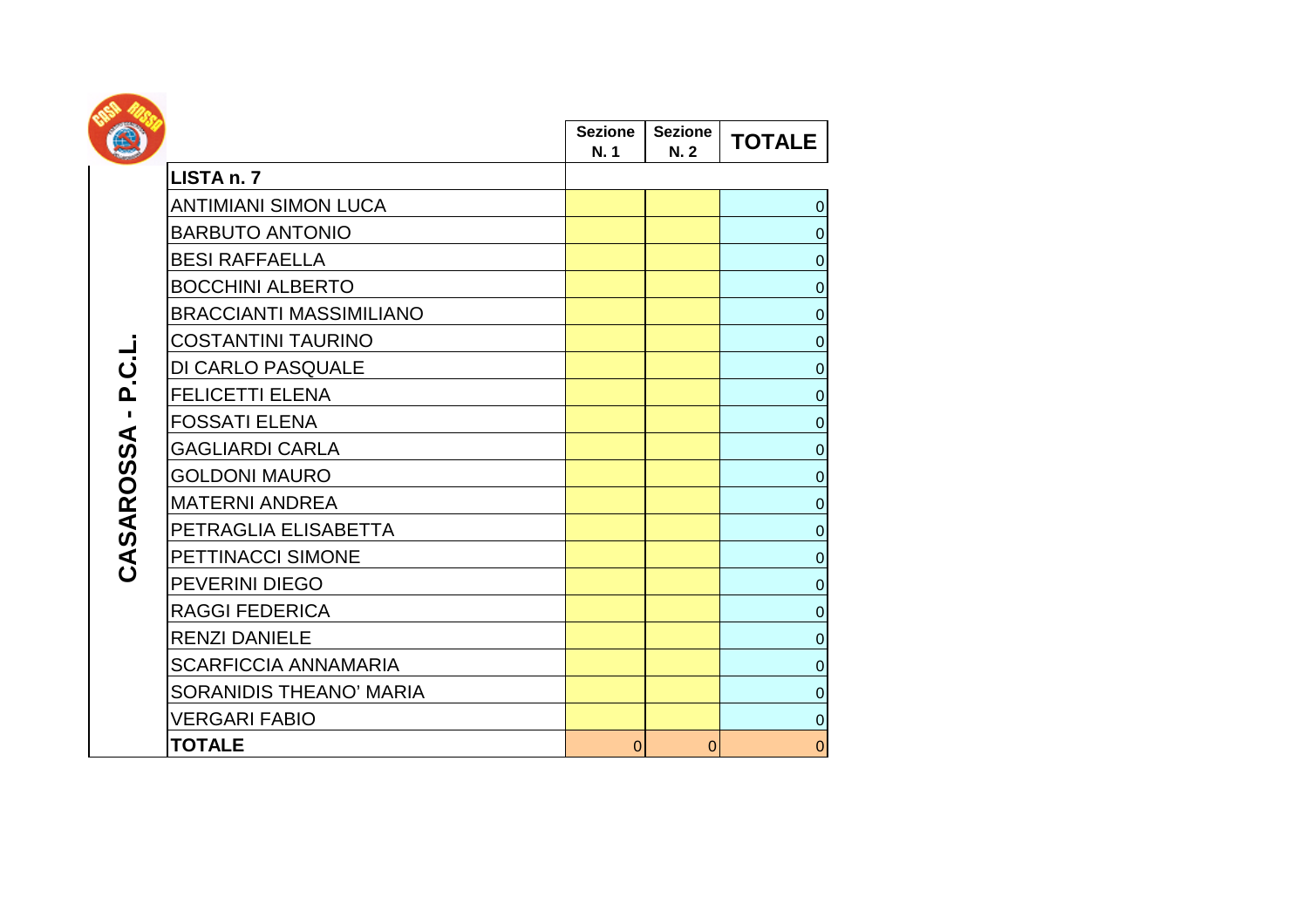| <b>FORZA</b> |                             |                        |                        |                  |
|--------------|-----------------------------|------------------------|------------------------|------------------|
|              |                             | <b>Sezione</b><br>N. 1 | <b>Sezione</b><br>N. 2 | <b>TOTALE</b>    |
|              | LISTA <sub>n.</sub> 8       |                        |                        |                  |
|              | ARGENIO MASSIMILIANO        |                        |                        | $\boldsymbol{0}$ |
|              | <b>FRATTEGIANI LANDO</b>    |                        |                        | $\mathbf 0$      |
|              | <b>TROMBETTA IRMA</b>       |                        |                        | $\mathbf 0$      |
|              | SALVATORI LEOPOLDO          |                        |                        | $\mathbf 0$      |
|              | <b>GIORDA ANGELICA</b>      |                        |                        | $\mathbf 0$      |
|              | PILERI ROBERTO              |                        |                        | $\mathbf 0$      |
|              | <b>FUMANTI ALESSIO</b>      |                        |                        | $\mathbf 0$      |
|              | <b>FEDE ANTONIO</b>         |                        |                        | $\mathbf 0$      |
|              | <b>SPATERNA BRUNO</b>       |                        |                        | $\mathbf 0$      |
|              | <b>FILOMENO LUCIA</b>       |                        |                        | $\overline{0}$   |
| FORZA NUOVA  | <b>LAFACE LUIGI</b>         |                        |                        | $\overline{0}$   |
|              | <b>FRATTEGIANI LOREDANA</b> |                        |                        | $\mathbf 0$      |
|              | <b>BUONFRATE FABIO</b>      |                        |                        | $\mathbf 0$      |
|              | MORSELLO ANTONELLA          |                        |                        | $\mathbf 0$      |
|              | PAOLUZZI DANIELE            |                        |                        | $\mathbf 0$      |
|              | <b>ROVERE CHIARA</b>        |                        |                        | $\mathbf 0$      |
|              | <b>CORINI LUCIA</b>         |                        |                        | $\mathbf 0$      |
|              | <b>AUGELLO ALESSIA</b>      |                        |                        | $\mathbf 0$      |
|              | <b>CAPPELLA LUCIA</b>       |                        |                        | $\mathbf 0$      |
|              |                             |                        |                        | $\mathbf 0$      |
|              | <b>TOTALE</b>               | $\Omega$               | $\Omega$               | $\mathbf{0}$     |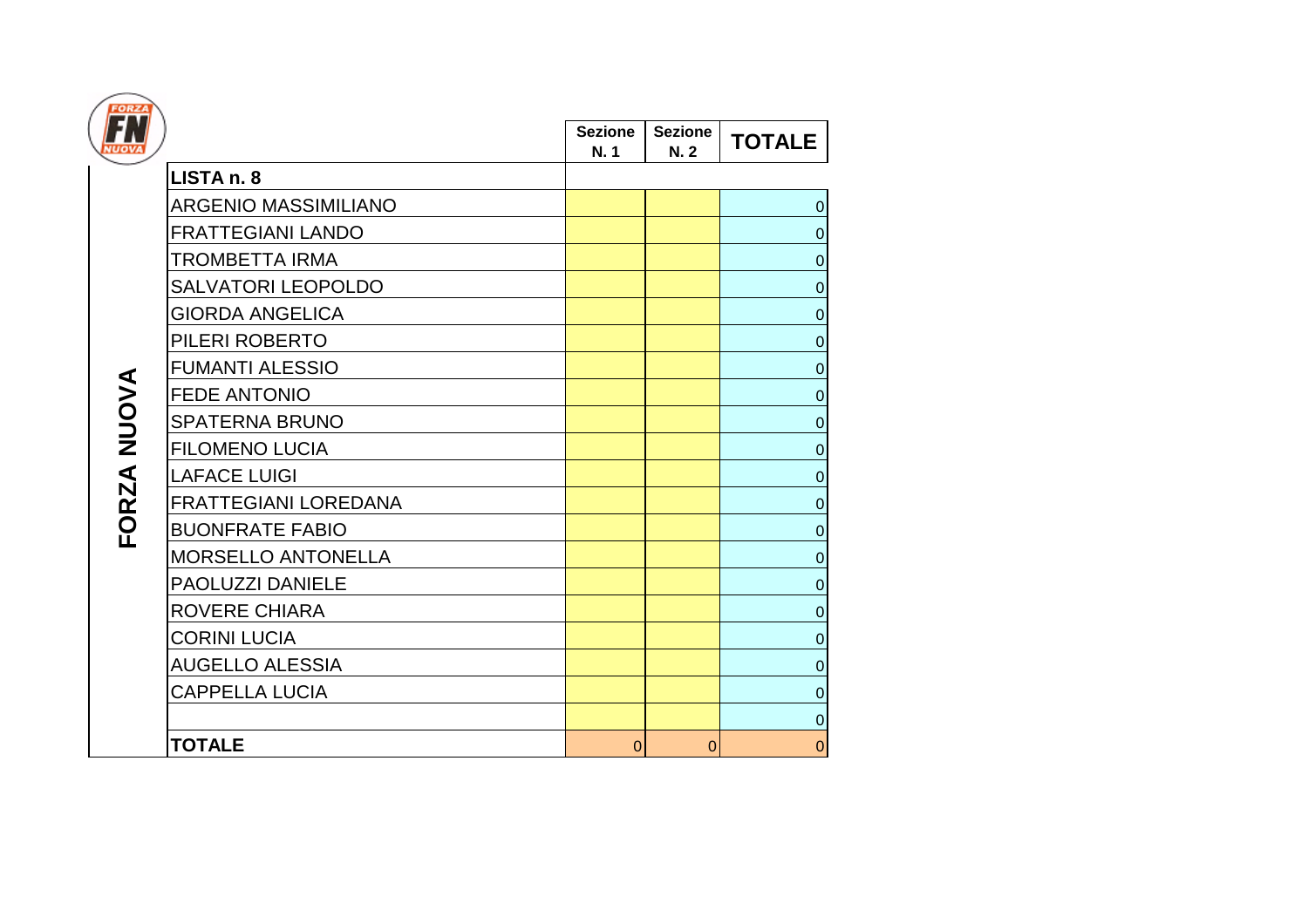|                 |                             | <b>Sezione</b><br>N. 1 | <b>Sezione</b><br>N.2 | <b>TOTALE</b>           |
|-----------------|-----------------------------|------------------------|-----------------------|-------------------------|
|                 | LISTA n. 9                  |                        |                       |                         |
|                 | <b>MANCINI VALERIO</b>      | $6 \overline{6}$       | 4                     | 10                      |
|                 | <b>INNOCENTINI LINDA</b>    |                        | 4                     | $\overline{\mathbf{4}}$ |
|                 | <b>FIORINI EMANUELE</b>     | 5                      | 2                     | $\overline{7}$          |
|                 | <b>REALI KATY</b>           |                        |                       | $\mathbf 0$             |
|                 | <b>TASSI ALESSANDRO</b>     |                        |                       | $\pmb{0}$               |
|                 | <b>MAZZEO ILARIA</b>        |                        |                       | $\mathbf 0$             |
|                 | PASTORELLI STEFANO          |                        |                       | $\pmb{0}$               |
|                 | <b>CENCI ELISA</b>          |                        |                       | $\boldsymbol{0}$        |
| <b>EGA NORD</b> | <b>CRETONI SANDRO</b>       |                        |                       | $\boldsymbol{0}$        |
|                 | ROSATI FRANCESCA            |                        |                       | $\pmb{0}$               |
|                 | <b>CENTANNI GUIDO</b>       |                        |                       | $\boldsymbol{0}$        |
|                 | <b>PAOLINI MANUELA</b>      |                        | 4                     | $\overline{\mathbf{4}}$ |
|                 | POLLI RICCARDO              |                        |                       | $\mathbf 0$             |
|                 | <b>COLLARINI LUCIANA</b>    |                        |                       | $\mathbf 0$             |
|                 | <b>BARATELLA LORENZO</b>    |                        |                       | $\pmb{0}$               |
|                 | <b>RAPONI ALESSIA</b>       |                        |                       | $\boldsymbol{0}$        |
|                 | <b>BRANDIMARTE ALBERICO</b> |                        |                       | $\pmb{0}$               |
|                 | <b>SARGENI PATRIZIA</b>     |                        |                       | $\boldsymbol{0}$        |
|                 | PUCCI GOFFREDO              |                        | 2                     | $\overline{2}$          |
|                 | <b>VOLPATO ROSSELLA</b>     |                        |                       | $\mathbf 0$             |
|                 | <b>TOTALE</b>               | 11                     | 16                    | 27                      |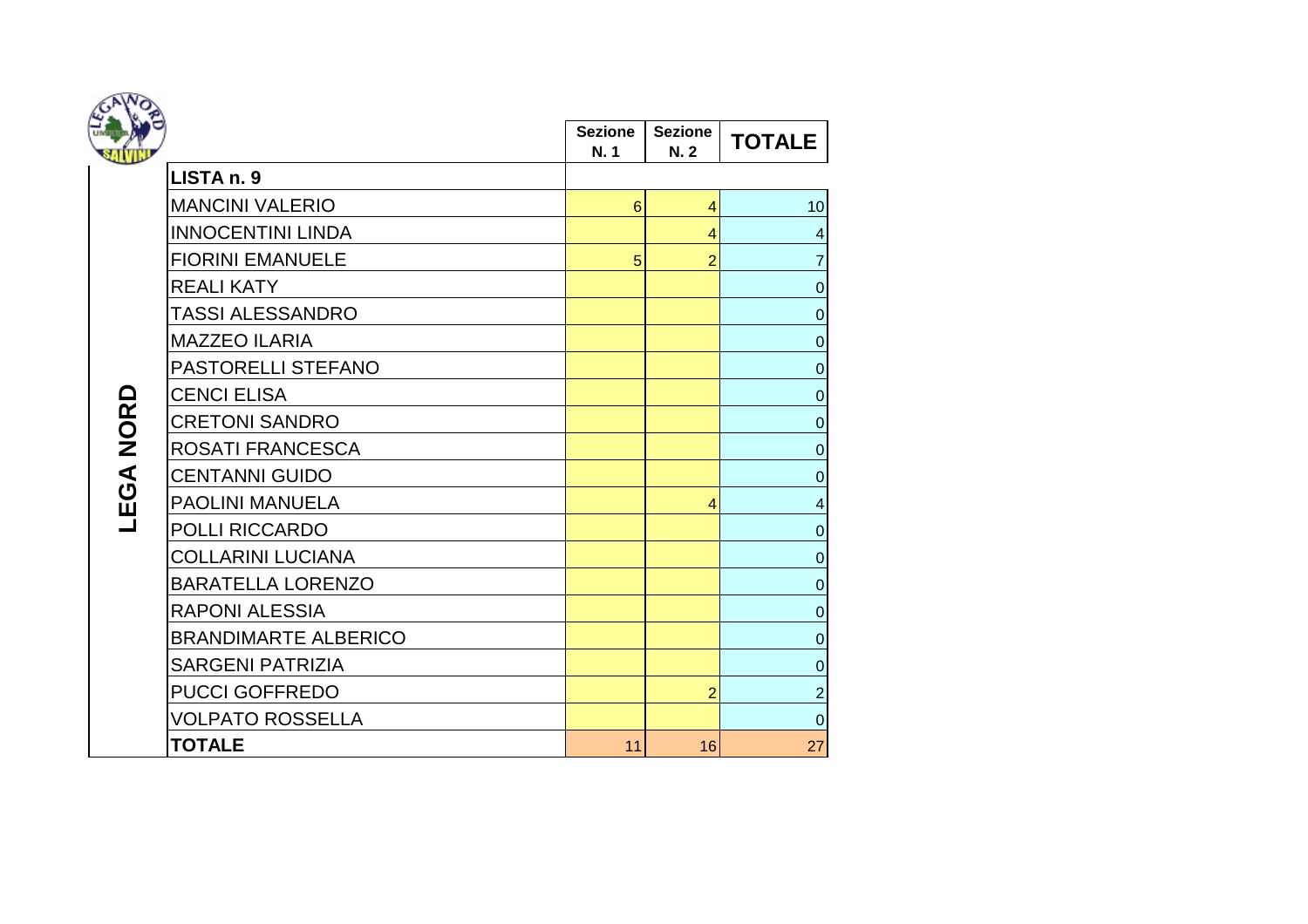| RICCI              |                              |                       |                       |                  |
|--------------------|------------------------------|-----------------------|-----------------------|------------------|
|                    |                              | <b>Sezione</b><br>N.1 | <b>Sezione</b><br>N.2 | <b>TOTALE</b>    |
|                    | LISTA n. 10                  |                       |                       |                  |
|                    | <b>ASCANI ELISABETTA</b>     |                       |                       | $\pmb{0}$        |
|                    | <b>BUINI PATRIZIA</b>        |                       |                       | $\mathbf 0$      |
|                    | <b>BUSTI MARINA</b>          |                       |                       | $\mathbf 0$      |
|                    | <b>CAMBIOTTI ERNESTA</b>     |                       |                       | $\boldsymbol{0}$ |
|                    | <b>CAPONI CARLOTTA</b>       |                       |                       | $\mathbf 0$      |
|                    | <b>CHIAPPINI LUANA</b>       |                       |                       | $\mathbf 0$      |
| <b>PRESIDENTE</b>  | DE VINCENZI SERGIO           |                       | 1                     | 1                |
|                    | DI CURZIO LUISA              |                       |                       | $\mathbf 0$      |
|                    | <b>FABBRI ANDREA</b>         |                       |                       | $\mathbf 0$      |
|                    | <b>FERRARO MARIA ROSARIA</b> |                       |                       | $\mathbf 0$      |
|                    | <b>MENCARELLI MICHELA</b>    |                       |                       | $\mathbf 0$      |
|                    | <b>PALAZZARI FABRIZIO</b>    |                       |                       | $\mathbf 0$      |
| RICCI <sup>I</sup> | PANICO MAURO                 |                       |                       | $\mathbf 0$      |
|                    | PATACCA VALENTINA            |                       |                       | $\mathbf 0$      |
|                    | POMANTI ROSSELLA             |                       |                       | $\mathbf 0$      |
|                    | <b>RICCIONI ANGELO</b>       |                       |                       | $\mathbf 0$      |
|                    | <b>SENSINI LUANA</b>         |                       |                       | $\mathbf 0$      |
|                    | <b>SERAFINI CLAUDIO</b>      |                       |                       | $\boldsymbol{0}$ |
|                    | <b>TOMASSONI MARCO</b>       |                       |                       | $\boldsymbol{0}$ |
|                    | <b>VENTURA FLORIANO</b>      |                       |                       | $\boldsymbol{0}$ |
|                    | <b>TOTALE</b>                | $\Omega$              | 1                     | $\overline{1}$   |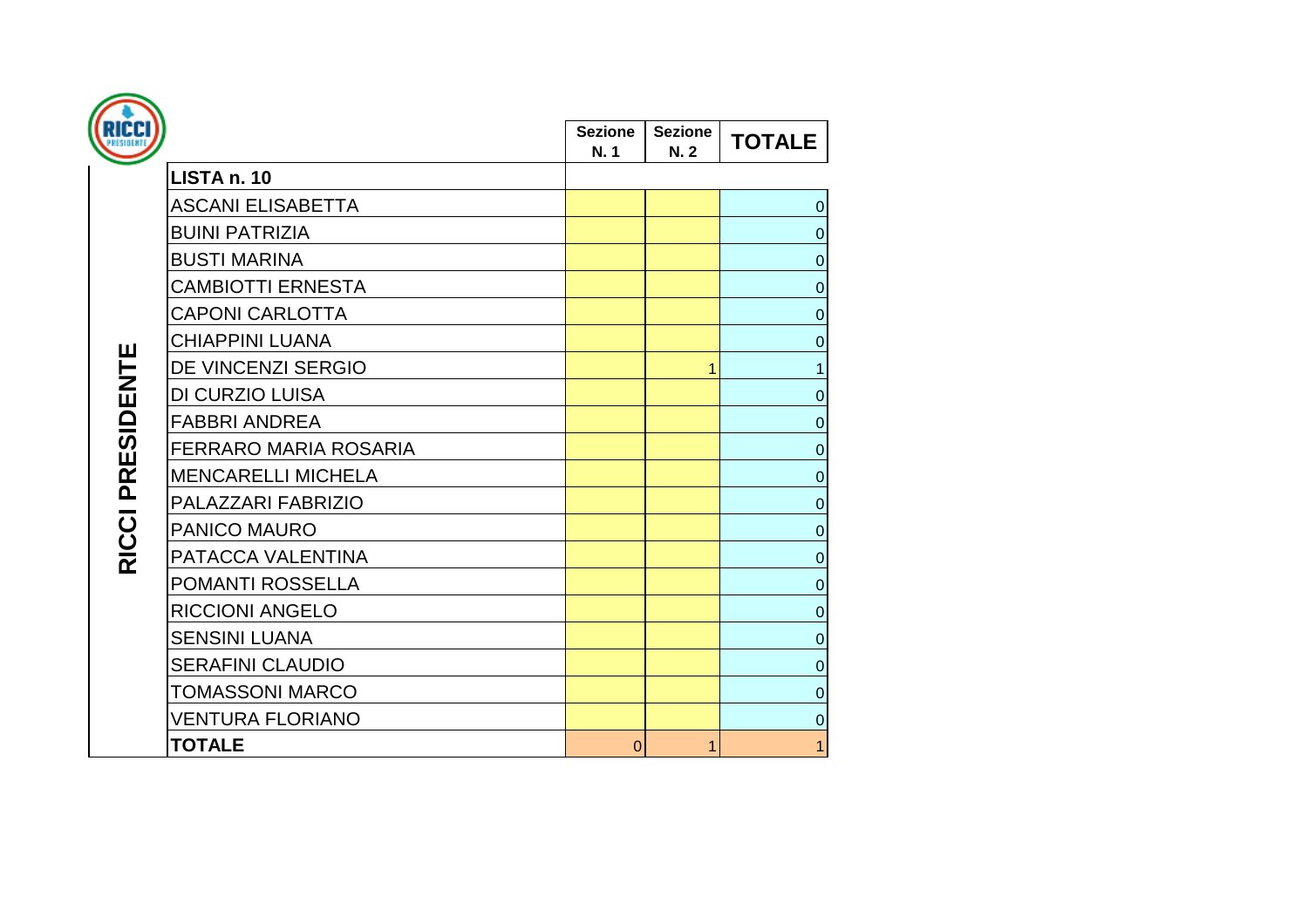|                 |                                    | <b>Sezione</b><br>N. 1 | <b>Sezione</b><br>N.2 | <b>TOTALE</b>    |
|-----------------|------------------------------------|------------------------|-----------------------|------------------|
|                 | LISTA n. 11                        |                        |                       |                  |
|                 | <b>ALUNNI PISTOLI PAOLO</b>        |                        | 1                     |                  |
|                 | <b>CIRIGNONI GIANLUCA</b>          |                        |                       | $\mathbf 0$      |
|                 | <b>CONTI ROBERTO</b>               |                        |                       | $\pmb{0}$        |
|                 | <b>CRISPIGNOLI ELISA</b>           |                        |                       | $\pmb{0}$        |
|                 | <b>FRANCESCANGELI SARA</b>         |                        |                       | $\pmb{0}$        |
| D'ITALIA-A.N.   | <b>GABRIELLI MILENA</b>            |                        |                       | $\boldsymbol{0}$ |
|                 | <b>LEOMBRUNI BENEDETTA</b>         |                        |                       | $\boldsymbol{0}$ |
|                 | LIGNANI MARCHESANI GIOVANNI ANDREA | 4                      |                       | 4                |
|                 | <b>MARGIACCHI PAOLA</b>            |                        |                       | $\pmb{0}$        |
|                 | <b>MASSINI SARA</b>                |                        |                       | $\mathbf 0$      |
|                 | PACE ELEONORA                      | 11                     | 1                     | 12               |
|                 | PAGLIOCHINI RAFFAELLA              |                        |                       | $\pmb{0}$        |
|                 | RANCHICCHIO CLAUDIO                |                        |                       | $\pmb{0}$        |
|                 | <b>RICCI ROBERTA</b>               | $\overline{2}$         | 1                     | $\mathbf 3$      |
| <b>FRATELLI</b> | <b>RINALDINI SARA</b>              |                        |                       | $\mathbf 0$      |
|                 | <b>SACRIPANTI ANDREA</b>           | 32                     | 25                    | 57               |
|                 | <b>SQUARTA MARCO</b>               |                        |                       | $\mathbf 0$      |
|                 | <b>TRAICA FRANCESCA</b>            |                        |                       | $\pmb{0}$        |
|                 | VALENTINO ROCCO ANTONIO            |                        |                       | $\boldsymbol{0}$ |
|                 | <b>ZIARELLI MASSIMO</b>            |                        |                       | $\boldsymbol{0}$ |
|                 | <b>TOTALE</b>                      | 49                     | 28                    | 77               |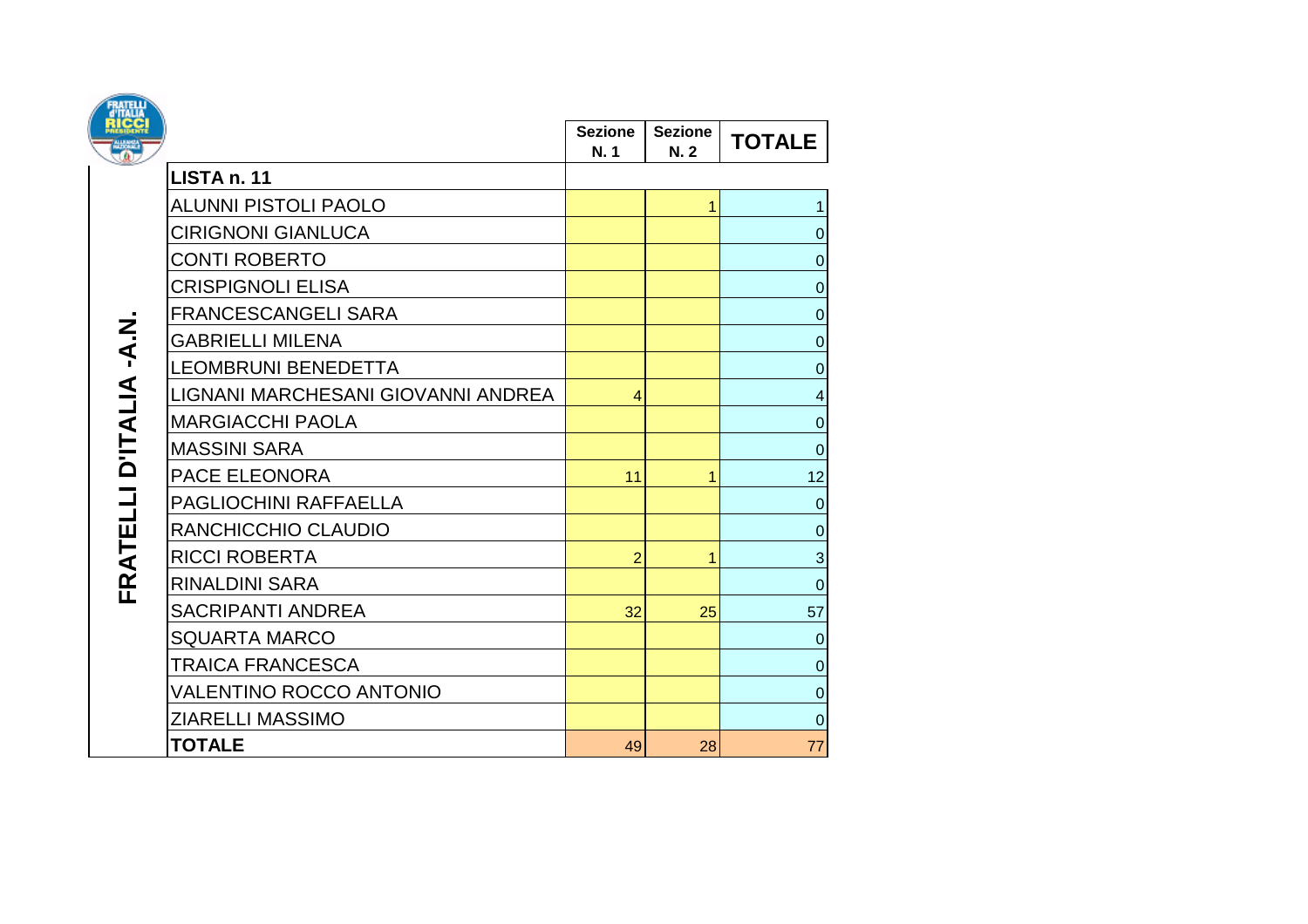| <b>Cambiare</b><br>Ricci |                               |                        |                       |                  |
|--------------------------|-------------------------------|------------------------|-----------------------|------------------|
|                          |                               | <b>Sezione</b><br>N. 1 | <b>Sezione</b><br>N.2 | <b>TOTALE</b>    |
|                          | LISTA n. 12                   |                        |                       |                  |
|                          | <b>CECCOTTI GIOVANNI</b>      |                        |                       | $\boldsymbol{0}$ |
|                          | <b>FAGUGLI RICCARDO MARIA</b> |                        |                       | $\Omega$         |
|                          | <b>ISIDORI NADIA</b>          |                        |                       | $\mathbf 0$      |
|                          | <b>ARAGONA FRANCA</b>         |                        |                       | $\mathbf 0$      |
|                          | <b>BERARDI FORTUNATO</b>      |                        |                       | $\mathbf 0$      |
| UMBRIA                   | <b>BISOGNI EMANUELA</b>       |                        |                       | $\mathbf 0$      |
|                          | <b>BRUGIOTTI LEONARDO</b>     |                        | 1                     | 1                |
|                          | <b>CANCELLONI GIANLUCA</b>    |                        |                       | $\mathbf 0$      |
|                          | <b>CAROCCI GIANCARLO</b>      |                        |                       | $\overline{0}$   |
| $\overline{\mathbf{z}}$  | <b>CETORELLI AGOSTINO</b>     |                        |                       | $\Omega$         |
| CAMBIARE                 | <b>COLAGIACOMO EMANUELA</b>   |                        |                       | $\mathbf 0$      |
|                          | <b>DIONIGI GIANNI</b>         |                        |                       | $\mathbf 0$      |
|                          | <b>ERRICO LUIGI</b>           |                        |                       | $\overline{0}$   |
|                          | <b>GALLI GIULIANO</b>         |                        |                       | $\mathbf 0$      |
|                          | <b>LAUDADIO TIZIANA</b>       |                        |                       | $\mathbf 0$      |
|                          | RAGONESE CARLO                |                        |                       | $\mathbf 0$      |
|                          | ROSANIO BERTOLINI LUCIA       |                        |                       | $\Omega$         |
|                          | <b>SACCO MORENA</b>           |                        |                       | $\mathbf 0$      |
|                          | <b>TRAVERSINI ALESSIA</b>     |                        |                       | $\mathbf 0$      |
|                          | <b>ZUCCACCIA FIORELLO</b>     |                        |                       | $\mathbf 0$      |
|                          | <b>TOTALE</b>                 | $\overline{0}$         | 1                     | 1                |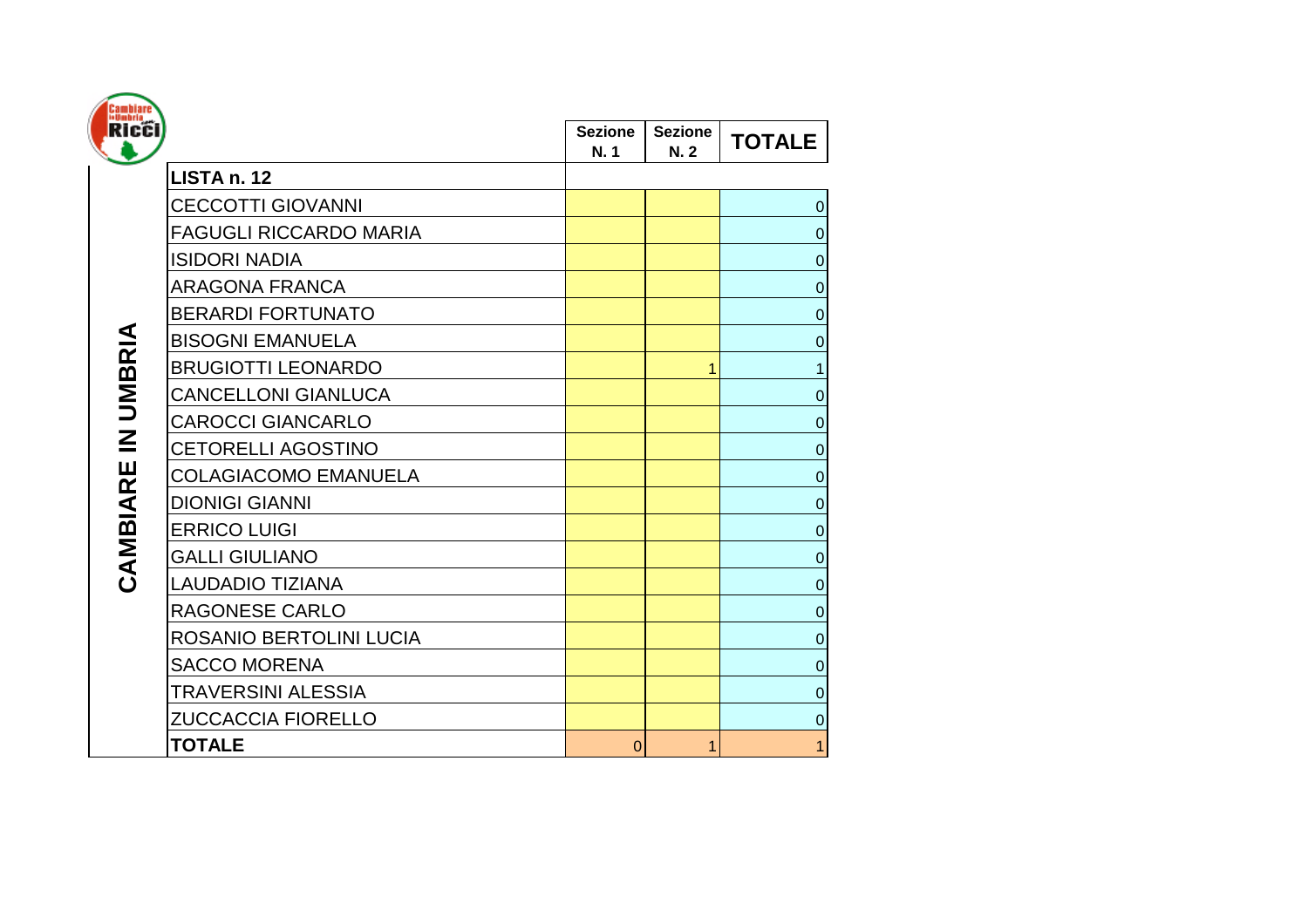| <b>L'ÜMBRIA</b><br>Popolari |                              |                        |                        |                  |
|-----------------------------|------------------------------|------------------------|------------------------|------------------|
| <b>RICCI</b>                |                              | <b>Sezione</b><br>N. 1 | <b>Sezione</b><br>N. 2 | <b>TOTALE</b>    |
|                             | LISTA n. 13                  |                        |                        |                  |
|                             | <b>ANTONINI PAOLO</b>        |                        |                        | $\pmb{0}$        |
|                             | <b>BIRIBAO GIANNI</b>        |                        |                        | $\pmb{0}$        |
|                             | <b>BRACCIALI ALESSANDRO</b>  |                        |                        | 1                |
|                             | <b>BUFOLI LUIGI</b>          |                        |                        | $\pmb{0}$        |
| <b>POPOLARE</b>             | <b>CESARI GIANMARCO</b>      |                        |                        | $\boldsymbol{0}$ |
|                             | <b>COZZA FRANCESCA</b>       |                        |                        | $\mathbf 0$      |
|                             | <b>FADDA FEDERICO</b>        |                        |                        | $\mathbf 0$      |
|                             | <b>FILIPPONI STEFANIA</b>    |                        |                        | $\pmb{0}$        |
|                             | <b>FRATELLINI FRANCESCO</b>  |                        |                        | $\mathbf 0$      |
|                             | GIRALDO MARIA CHIARA         |                        |                        | $\boldsymbol{0}$ |
|                             | LI GOBBI FEDERICO            |                        |                        | $\mathbf 0$      |
| L'UMBRIA                    | <b>MANCINELLI COSTANZA</b>   |                        |                        | $\mathbf 0$      |
|                             | <b>MEZZANCELLA SILVIA</b>    |                        |                        | $\boldsymbol{0}$ |
|                             | <b>MONACELLI SANDRA</b>      |                        |                        | $\overline{0}$   |
| PER                         | <b>MONNI MASSIMO</b>         |                        |                        | $\bf 0$          |
|                             | <b>MORELLI MARINA</b>        |                        |                        | $\mathbf 0$      |
|                             | <b>MOSCATINI ANNA CLELIA</b> | $\overline{2}$         |                        | $\overline{2}$   |
|                             | PARENTE MARCO                |                        |                        | $\pmb{0}$        |
|                             | <b>TETTAMANTI RENZO</b>      |                        |                        | $\boldsymbol{0}$ |
|                             | <b>TORTOIOLI VALENTINA</b>   |                        |                        | $\mathbf 0$      |
|                             | <b>TOTALE</b>                | 3                      | $\Omega$               | $\sqrt{3}$       |

**Contractor**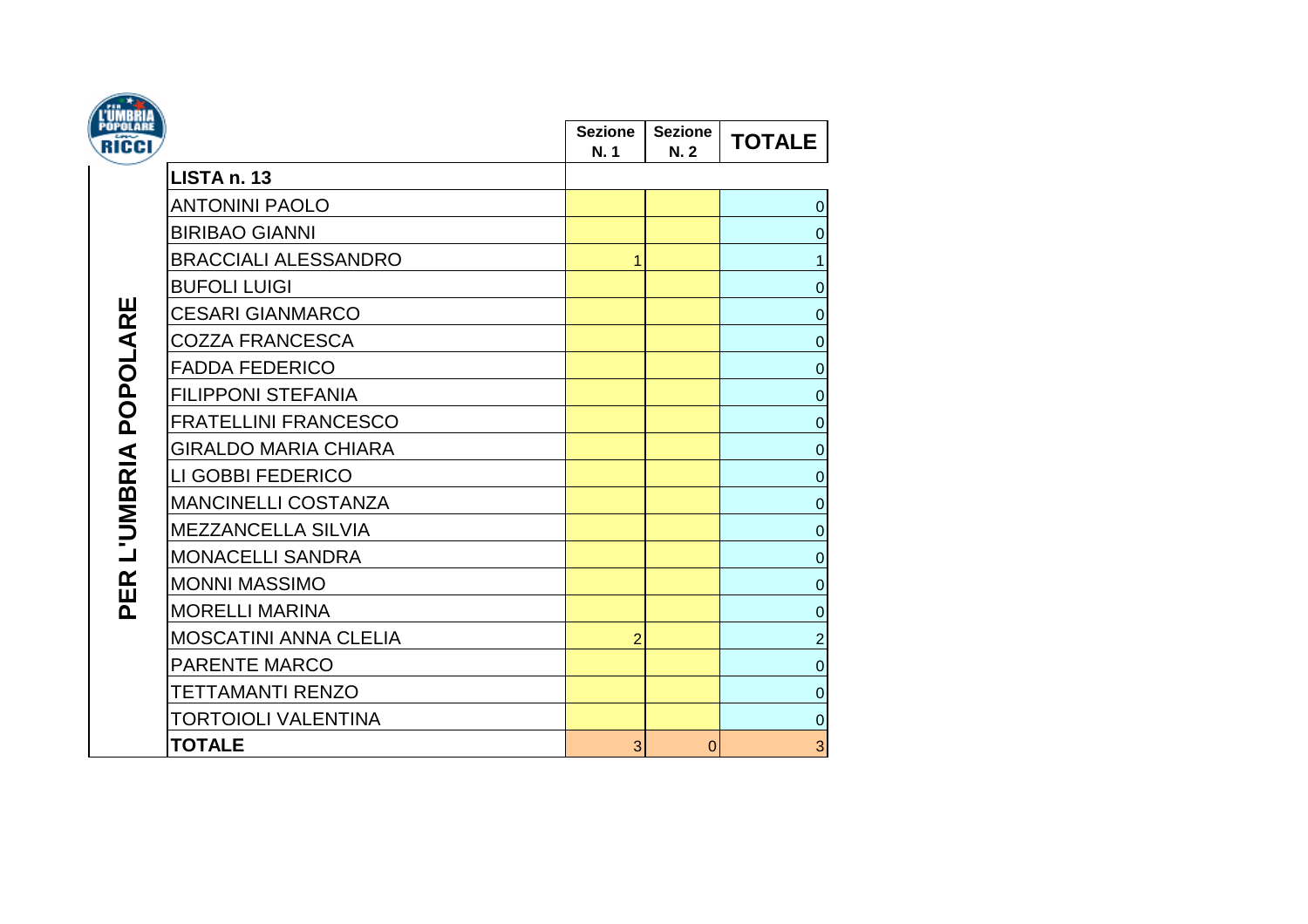| <b>FORZA</b> |                                  |                       |                       |                  |  |
|--------------|----------------------------------|-----------------------|-----------------------|------------------|--|
|              |                                  | <b>Sezione</b><br>N.1 | <b>Sezione</b><br>N.2 | <b>TOTALE</b>    |  |
|              | LISTA n. 14                      |                       |                       |                  |  |
|              | <b>NEVI RAFFAELE</b>             | $\boldsymbol{9}$      | $\overline{2}$        | 11               |  |
|              | <b>BALDONI RENZO</b>             |                       |                       |                  |  |
|              | <b>BRECCOLENTI MILA</b>          |                       |                       | $\mathbf 0$      |  |
|              | <b>FERRANTI FRANCESCO MARIA</b>  | 3                     | $\overline{2}$        | $\sqrt{5}$       |  |
|              | <b>FERRI MICHELE</b>             |                       |                       | $\boldsymbol{0}$ |  |
|              | <b>FRONDUTI ARMANDO</b>          |                       |                       | $\boldsymbol{0}$ |  |
|              | <b>LODOVICHI PIERINA</b>         |                       |                       | $\pmb{0}$        |  |
|              | <b>MASTRANTONIO MARIA GRAZIA</b> |                       |                       | $\boldsymbol{0}$ |  |
|              | <b>MATERGIA WALTER</b>           |                       |                       | $\pmb{0}$        |  |
|              | <b>MORRONI ROBERTO</b>           |                       |                       | $\pmb{0}$        |  |
| FORZA ITALIA | <b>ORTICONI ELISA</b>            | 3                     |                       | $\mathbf{3}$     |  |
|              | <b>PERARI MASSIMO</b>            |                       |                       | $\mathbf 0$      |  |
|              | POLIDORI FRANCESCO PIETRO        |                       |                       | $\boldsymbol{0}$ |  |
|              | <b>RONCELLA RITA</b>             |                       |                       | $\boldsymbol{0}$ |  |
|              | <b>ROSI MARIA</b>                |                       |                       | $\mathbf 0$      |  |
|              | <b>TEOFRASTI MARINA</b>          |                       |                       |                  |  |
|              | <b>TRACCHEGIANI ALDO</b>         |                       |                       | $\boldsymbol{0}$ |  |
|              | <b>ZOPPI CHANTAL</b>             |                       |                       | $\pmb{0}$        |  |
|              | <b>CASTAGNOLI ANDREA</b>         |                       |                       | $\pmb{0}$        |  |
|              | <b>GORACCI BARBARA</b>           |                       |                       | $\boldsymbol{0}$ |  |
|              | <b>TOTALE</b>                    | 15                    | $6\phantom{1}6$       | 21               |  |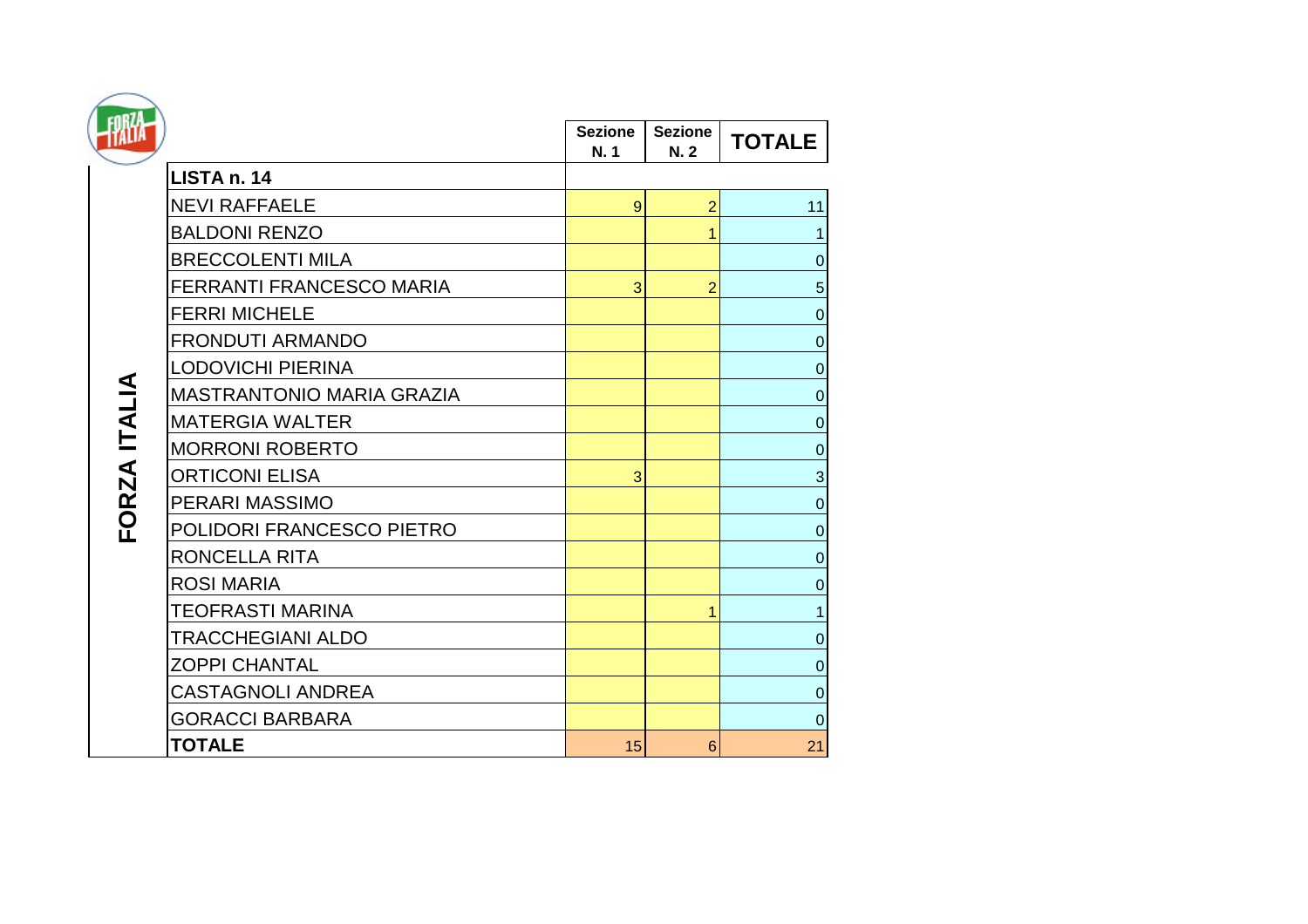| <b>MOVIMENTO</b> |                                 |                        |                       |                  |
|------------------|---------------------------------|------------------------|-----------------------|------------------|
| PPFGEILLO        |                                 | <b>Sezione</b><br>N. 1 | <b>Sezione</b><br>N.2 | <b>TOTALE</b>    |
|                  | LISTA n. 15                     |                        |                       |                  |
|                  | SPORTELLINI DANILO              | $\overline{2}$         |                       | $\mathbf{3}$     |
|                  | <b>BUSCIANTELLA RICCI LUCA</b>  |                        |                       | $\boldsymbol{0}$ |
|                  | LIBERATOSCIOLI SABRINA          |                        |                       | $\boldsymbol{0}$ |
|                  | <b>MARASCO FILIPPO GIOVANNI</b> | 1                      |                       |                  |
|                  | <b>BARTOLOMEI SERENELLA</b>     |                        |                       | $\boldsymbol{0}$ |
| щ                | <b>CESARINI LUIGI</b>           |                        |                       | 0                |
| <b>STELI</b>     | <b>MONTANUCCI MARCO</b>         |                        |                       | $\mathbf 0$      |
|                  | <b>BARTOLUCCI ELISA</b>         |                        |                       | $\boldsymbol{0}$ |
| <b>LC</b>        | <b>MASCIARELLI FRANCESCO</b>    |                        |                       | $\mathbf 0$      |
|                  | SVIZZERETTO ARIANNA             | 4                      | 9                     | 13               |
| <b>MOVINENTO</b> | <b>FIORELLI CLAUDIO</b>         |                        | 8                     | $\bf 8$          |
|                  | CARBONARI MARIA GRAZIA          |                        |                       |                  |
|                  | <b>MORBELLO MARIA CRISTINA</b>  |                        | 1                     | 1                |
|                  | <b>CONTI ANGELO</b>             |                        |                       | $\mathbf 0$      |
|                  | <b>RIPEPI MARIO</b>             |                        |                       | $\boldsymbol{0}$ |
|                  | <b>GIOMMINI MICHELE</b>         |                        |                       | $\mathbf 0$      |
|                  | <b>PROTASI AGNESE</b>           |                        |                       | $\boldsymbol{0}$ |
|                  | <b>BANI MARCO</b>               |                        |                       | $\boldsymbol{0}$ |
|                  | <b>SABBATINI BRUNA</b>          |                        |                       | $\boldsymbol{0}$ |
|                  | <b>MILARDI AMELIA</b>           |                        |                       |                  |
|                  | <b>TOTALE</b>                   | 8                      | 20                    | 28               |